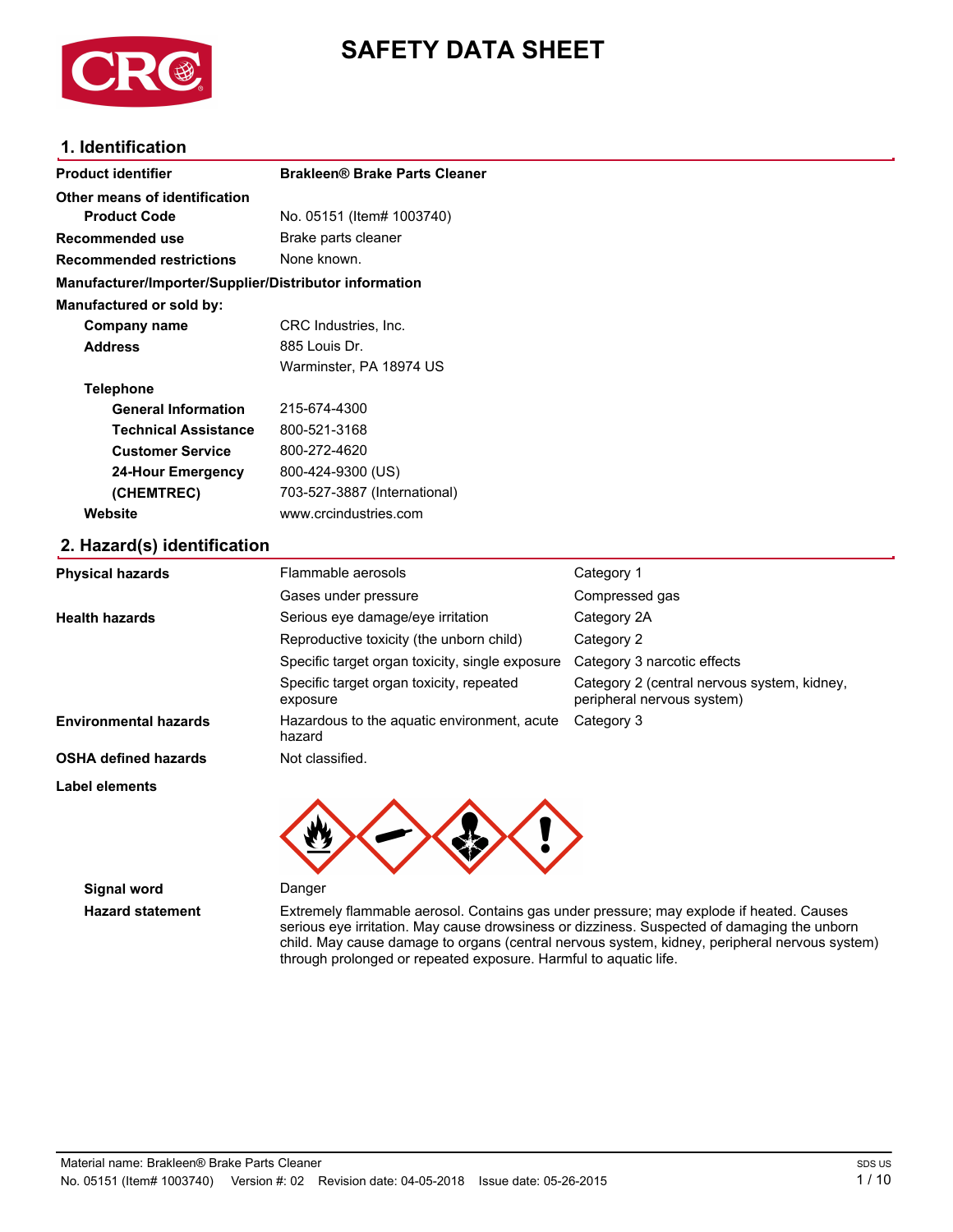| <b>Precautionary statement</b>               |                                                                                                                                                                                                                                                                                                                                                                                                                                                                                                                                                                                                                                                                                                                                                                                                                                                                                                                                                                             |
|----------------------------------------------|-----------------------------------------------------------------------------------------------------------------------------------------------------------------------------------------------------------------------------------------------------------------------------------------------------------------------------------------------------------------------------------------------------------------------------------------------------------------------------------------------------------------------------------------------------------------------------------------------------------------------------------------------------------------------------------------------------------------------------------------------------------------------------------------------------------------------------------------------------------------------------------------------------------------------------------------------------------------------------|
| <b>Prevention</b>                            | Obtain special instructions before use. Do not handle until all safety precautions have been read<br>and understood. Keep away from heat/sparks/open flames/hot surfaces. - No smoking. Do not<br>spray on an open flame or other ignition source. Pressurized container: Do not pierce or burn,<br>even after use. Do not breathe mist or vapor. Do not apply while equipment is energized.<br>Extinguish all flames, pilot lights, and heaters. Vapors will accumulate readily and may ignite. Use<br>only with adequate ventilation; maintain ventilation during use and until all vapors are gone. Open<br>doors and windows or use other means to ensure a fresh air supply during use and while product<br>is drying. If you experience any symptoms listed on this label, increase ventilation or leave the<br>area. Wash thoroughly after handling. Wear protective gloves/protective clothing/eye<br>protection/face protection. Avoid release to the environment. |
| <b>Response</b>                              | If inhaled: Remove person to fresh air and keep comfortable for breathing. Call a poison<br>center/doctor if you feel unwell. If in eyes: Rinse cautiously with water for several minutes.<br>Remove contact lenses, if present and easy to do. Continue rinsing. If eye irritation persists: Get<br>medical advice/attention. If exposed or concerned: Get medical advice/attention.                                                                                                                                                                                                                                                                                                                                                                                                                                                                                                                                                                                       |
| <b>Storage</b>                               | Store in a well-ventilated place. Store locked up. Protect from sunlight. Do not expose to<br>temperatures exceeding 50°C/122°F. Exposure to high temperature may cause can to burst.                                                                                                                                                                                                                                                                                                                                                                                                                                                                                                                                                                                                                                                                                                                                                                                       |
| <b>Disposal</b>                              | Dispose of contents/container in accordance with local/regional/national regulations.                                                                                                                                                                                                                                                                                                                                                                                                                                                                                                                                                                                                                                                                                                                                                                                                                                                                                       |
| Hazard(s) not otherwise<br>classified (HNOC) | Static accumulating flammable liquid can become electrostatically charged even in bonded and<br>grounded equipment. Sparks may ignite liquid and vapor. May cause flash fire or explosion.                                                                                                                                                                                                                                                                                                                                                                                                                                                                                                                                                                                                                                                                                                                                                                                  |
| <b>Supplemental information</b>              | None.                                                                                                                                                                                                                                                                                                                                                                                                                                                                                                                                                                                                                                                                                                                                                                                                                                                                                                                                                                       |

# **3. Composition/information on ingredients**

| <b>Mixtures</b>      |                          |                   |           |
|----------------------|--------------------------|-------------------|-----------|
| <b>Chemical name</b> | Common name and synonyms | <b>CAS number</b> | %         |
| acetone              |                          | 67-64-1           | $80 - 90$ |
| carbon dioxide       |                          | 124-38-9          | $10 - 20$ |
| toluene              |                          | 108-88-3          | $1 - 3$   |

Specific chemical identity and/or percentage of composition has been withheld as a trade secret.

| 4. First-aid measures                                                        |                                                                                                                                                                                                                                                                                                                                                                                                                                                                                                                                    |
|------------------------------------------------------------------------------|------------------------------------------------------------------------------------------------------------------------------------------------------------------------------------------------------------------------------------------------------------------------------------------------------------------------------------------------------------------------------------------------------------------------------------------------------------------------------------------------------------------------------------|
| <b>Inhalation</b>                                                            | Remove victim to fresh air and keep at rest in a position comfortable for breathing. Call a POISON<br>CENTER or doctor/physician if you feel unwell.                                                                                                                                                                                                                                                                                                                                                                               |
| <b>Skin contact</b>                                                          | Wash off with soap and water. Get medical attention if irritation develops and persists.                                                                                                                                                                                                                                                                                                                                                                                                                                           |
| Eye contact                                                                  | Immediately flush eyes with plenty of water for at least 15 minutes. Remove contact lenses, if<br>present and easy to do. Continue rinsing. If eye irritation persists: Get medical advice/attention.                                                                                                                                                                                                                                                                                                                              |
| Ingestion                                                                    | In the unlikely event of swallowing contact a physician or poison control center. Rinse mouth.                                                                                                                                                                                                                                                                                                                                                                                                                                     |
| <b>Most important</b><br>symptoms/effects, acute and<br>delayed              | May cause drowsiness and dizziness. Narcosis. Headache. Nausea, vomiting. Behavioral<br>changes. Decrease in motor functions. Severe eye irritation. Symptoms may include stinging,<br>tearing, redness, swelling, and blurred vision. Edema. Prolonged exposure may cause chronic<br>effects.                                                                                                                                                                                                                                     |
| Indication of immediate<br>medical attention and special<br>treatment needed | Provide general supportive measures and treat symptomatically. Keep victim under observation.<br>Symptoms may be delayed.                                                                                                                                                                                                                                                                                                                                                                                                          |
| <b>General information</b>                                                   | IF exposed or concerned: Get medical advice/attention. Ensure that medical personnel are aware<br>of the material(s) involved, and take precautions to protect themselves. Show this safety data<br>sheet to the doctor in attendance.                                                                                                                                                                                                                                                                                             |
| 5. Fire-fighting measures                                                    |                                                                                                                                                                                                                                                                                                                                                                                                                                                                                                                                    |
| Suitable extinguishing media                                                 | Water fog. Alcohol resistant foam. Carbon dioxide (CO2). Dry chemical powder, carbon dioxide,<br>sand or earth may be used for small fires only.                                                                                                                                                                                                                                                                                                                                                                                   |
| Unsuitable extinguishing<br>media                                            | Do not use water jet as an extinguisher, as this will spread the fire.                                                                                                                                                                                                                                                                                                                                                                                                                                                             |
| Specific hazards arising from<br>the chemical                                | Contents under pressure. Pressurized container may rupture when exposed to heat or flame. This<br>product is a poor conductor of electricity and can become electrostatically charged. If sufficient<br>charge is accumulated, ignition of flammable mixtures can occur. Static electricity accumulation<br>may be significantly increased by the presence of small quantities of water or other contaminants.<br>Material will float and may ignite on surface of water. During fire, gases hazardous to health may<br>be formed. |
| Special protective equipment<br>and precautions for firefighters             | Firefighters must use standard protective equipment including flame retardant coat, helmet with<br>face shield, gloves, rubber boots, and in enclosed spaces, SCBA.                                                                                                                                                                                                                                                                                                                                                                |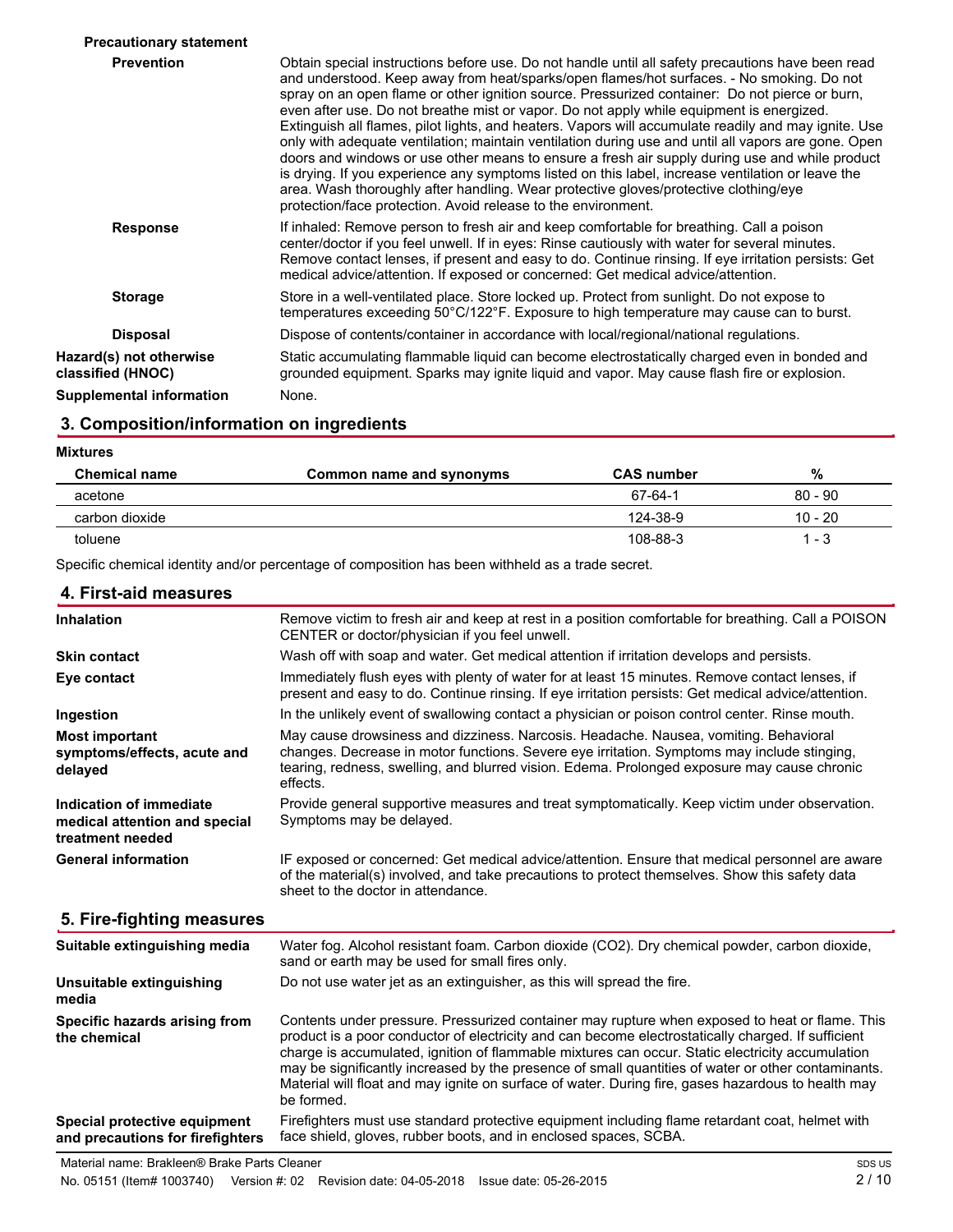### **6. Accidental release measures**

| Personal precautions,<br>protective equipment and<br>emergency procedures | Keep unnecessary personnel away. Keep people away from and upwind of spill/leak. Remove all<br>possible sources of ignition in the surrounding area. Keep out of low areas. Many gases are<br>heavier than air and will spread along ground and collect in low or confined areas (sewers,<br>basements, tanks). Wear appropriate protective equipment and clothing during clean-up. Do not<br>breathe mist or vapor. Emergency personnel need self-contained breathing equipment. Do not<br>touch damaged containers or spilled material unless wearing appropriate protective clothing.<br>Ventilate closed spaces before entering them. Use appropriate containment to avoid<br>environmental contamination. Local authorities should be advised if significant spillages cannot be<br>contained. For personal protection, see section 8 of the SDS. |
|---------------------------------------------------------------------------|--------------------------------------------------------------------------------------------------------------------------------------------------------------------------------------------------------------------------------------------------------------------------------------------------------------------------------------------------------------------------------------------------------------------------------------------------------------------------------------------------------------------------------------------------------------------------------------------------------------------------------------------------------------------------------------------------------------------------------------------------------------------------------------------------------------------------------------------------------|
| <b>Methods and materials for</b><br>containment and cleaning up           | Eliminate all ignition sources (no smoking, flares, sparks, or flames in immediate area). Keep<br>combustibles (wood, paper, oil, etc.) away from spilled material. This product is miscible in water.<br>Prevent product from entering drains. Stop the flow of material, if this is without risk. Wipe up with<br>absorbent material (e.g. cloth, fleece). Clean surface thoroughly to remove residual contamination.<br>For waste disposal, see section 13 of the SDS.                                                                                                                                                                                                                                                                                                                                                                              |
| <b>Environmental precautions</b>                                          | Avoid release to the environment. Inform appropriate managerial or supervisory personnel of all<br>environmental releases. Prevent further leakage or spillage if safe to do so. Avoid discharge into<br>drains, water courses or onto the ground. Use appropriate containment to avoid environmental<br>contamination.                                                                                                                                                                                                                                                                                                                                                                                                                                                                                                                                |

# **7. Eandling and storage**

| <b>Precautions for safe handling</b>                            | Obtain special instructions before use. Do not handle until all safety precautions have been read<br>and understood. Minimize fire risks from flammable and combustible materials (including<br>combustible dust and static accumulating liquids) or dangerous reactions with incompatible<br>materials. Pressurized container: Do not pierce or burn, even after use. Do not use if spray button<br>is missing or defective. Do not spray on a naked flame or any other incandescent material. Do not<br>smoke while using or until sprayed surface is thoroughly dry. Do not cut, weld, solder, drill, grind,<br>or expose containers to heat, flame, sparks, or other sources of ignition. Use caution around<br>energized equipment. The metal container will conduct electricity if it contacts a live source. This<br>may result in injury to the user from electrical shock and/or flash fire. Do not breathe mist or vapor.<br>Avoid contact with eyes. Avoid prolonged exposure. Pregnant or breastfeeding women must not<br>handle this product. Should be handled in closed systems, if possible. Use only in well-ventilated<br>areas. Wear appropriate personal protective equipment. Avoid release to the environment.<br>Observe good industrial hygiene practices. For product usage instructions, see the product label. |
|-----------------------------------------------------------------|-------------------------------------------------------------------------------------------------------------------------------------------------------------------------------------------------------------------------------------------------------------------------------------------------------------------------------------------------------------------------------------------------------------------------------------------------------------------------------------------------------------------------------------------------------------------------------------------------------------------------------------------------------------------------------------------------------------------------------------------------------------------------------------------------------------------------------------------------------------------------------------------------------------------------------------------------------------------------------------------------------------------------------------------------------------------------------------------------------------------------------------------------------------------------------------------------------------------------------------------------------------------------------------------------------------------------------------------|
| Conditions for safe storage,<br>including any incompatibilities | Level 3 Aerosol.<br>Pressurized container. Protect from sunlight and do not expose to temperatures exceeding<br>50°C/122 °F. Do not puncture, incinerate or crush. Do not handle or store near an open flame,<br>heat or other sources of ignition. This material can accumulate static charge which may cause<br>spark and become an ignition source. Avoid spark promoters. These alone may be insufficient to<br>remove static electricity. Store in a well-ventilated place. Stored containers should be periodically<br>checked for general condition and leakage. Store away from incompatible materials (see Section<br>10 of the SDS).                                                                                                                                                                                                                                                                                                                                                                                                                                                                                                                                                                                                                                                                                            |

#### **8. Exposure controls/personal protection**

#### **Occupational exposure limits**

| US. OSHA Table Z-1 Limits for Air Contaminants (29 CFR 1910.1000)<br><b>Components</b> | <b>Type</b> | Value      |
|----------------------------------------------------------------------------------------|-------------|------------|
| acetone (CAS 67-64-1)                                                                  | <b>PEL</b>  | 2400 mg/m3 |
|                                                                                        |             | $1000$ ppm |
| carbon dioxide (CAS<br>$124 - 38 - 9$                                                  | PEL         | 9000 mg/m3 |
|                                                                                        |             | 5000 ppm   |
| US. OSHA Table Z-2 (29 CFR 1910.1000)                                                  |             |            |
| <b>Components</b>                                                                      | <b>Type</b> | Value      |
| toluene (CAS 108-88-3)                                                                 | Ceiling     | $300$ ppm  |
|                                                                                        | TWA         | $200$ ppm  |
|                                                                                        |             |            |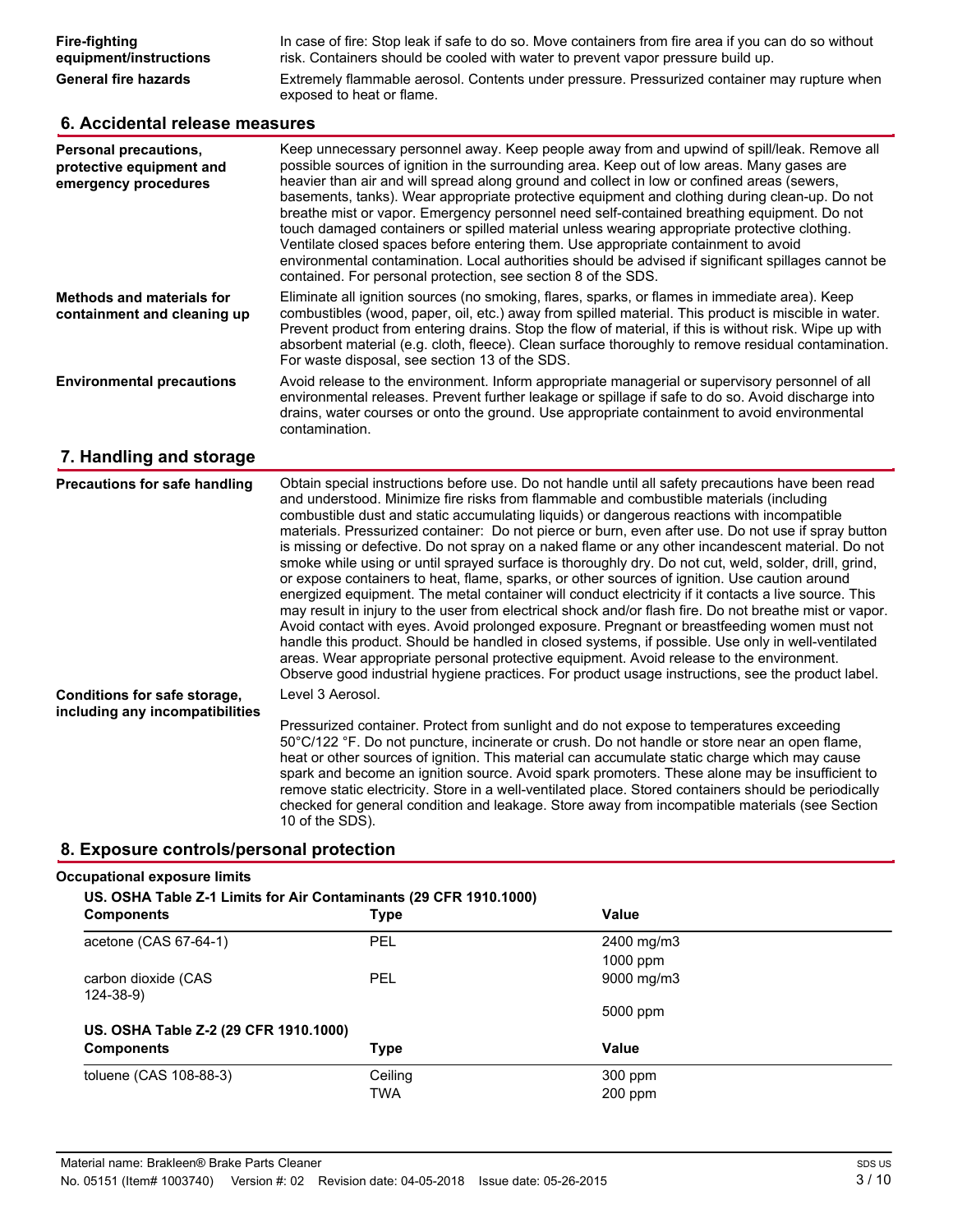# **US. ACGIH Threshold Limit Values**

| <b>Components</b>                           | <b>Type</b> | Value       |  |
|---------------------------------------------|-------------|-------------|--|
| acetone (CAS 67-64-1)                       | <b>STEL</b> | 500 ppm     |  |
|                                             | <b>TWA</b>  | 250 ppm     |  |
| carbon dioxide (CAS<br>124-38-9)            | <b>STEL</b> | 30000 ppm   |  |
|                                             | <b>TWA</b>  | 5000 ppm    |  |
| toluene (CAS 108-88-3)                      | <b>TWA</b>  | 20 ppm      |  |
| US. NIOSH: Pocket Guide to Chemical Hazards |             |             |  |
| <b>Components</b>                           | Type        | Value       |  |
| acetone (CAS 67-64-1)                       | <b>TWA</b>  | 590 mg/m3   |  |
|                                             |             | 250 ppm     |  |
| carbon dioxide (CAS<br>124-38-9)            | <b>STEL</b> | 54000 mg/m3 |  |
|                                             |             | 30000 ppm   |  |
|                                             | <b>TWA</b>  | 9000 mg/m3  |  |
|                                             |             | 5000 ppm    |  |
| toluene (CAS 108-88-3)                      | <b>STEL</b> | 560 mg/m3   |  |
|                                             |             | 150 ppm     |  |
|                                             | <b>TWA</b>  | 375 mg/m3   |  |
|                                             |             | 100 ppm     |  |

#### **Biological limit values**

| <b>Components</b>      | Value              | <b>Determinant</b>           | <b>Specimen</b>        | <b>Sampling Time</b> |  |
|------------------------|--------------------|------------------------------|------------------------|----------------------|--|
| acetone (CAS 67-64-1)  | $25 \text{ mg/l}$  | Acetone                      | Urine                  | $\star$              |  |
| toluene (CAS 108-88-3) | $0.3 \text{ mq/q}$ | o-Cresol, with<br>hydrolysis | Creatinine in<br>urine | $\star$              |  |
|                        | $0.03$ mg/l        | Toluene                      | Urine                  | $\star$              |  |
|                        | $0.02$ mg/l        | Toluene                      | <b>Blood</b>           | $\star$              |  |

\* - For sampling details, please see the source document.

#### **Exposure guidelines**

| US - California OELs: Skin designation            |                                                                                                                                                                                                                                                                                                                                                                                                                                    |  |
|---------------------------------------------------|------------------------------------------------------------------------------------------------------------------------------------------------------------------------------------------------------------------------------------------------------------------------------------------------------------------------------------------------------------------------------------------------------------------------------------|--|
| toluene (CAS 108-88-3)                            | Can be absorbed through the skin.                                                                                                                                                                                                                                                                                                                                                                                                  |  |
| US - Minnesota Haz Subs: Skin designation applies |                                                                                                                                                                                                                                                                                                                                                                                                                                    |  |
| toluene (CAS 108-88-3)                            | Skin designation applies.                                                                                                                                                                                                                                                                                                                                                                                                          |  |
| Appropriate engineering<br>controls               | Good general ventilation (typically 10 air changes per hour) should be used. Ventilation rates<br>should be matched to conditions. If applicable, use process enclosures, local exhaust ventilation,<br>or other engineering controls to maintain airborne levels below recommended exposure limits. If<br>exposure limits have not been established, maintain airborne levels to an acceptable level. Provide<br>eyewash station. |  |
|                                                   | Individual protection measures, such as personal protective equipment                                                                                                                                                                                                                                                                                                                                                              |  |
| Eye/face protection                               | Wear safety glasses with side shields (or goggles).                                                                                                                                                                                                                                                                                                                                                                                |  |
| <b>Skin protection</b>                            |                                                                                                                                                                                                                                                                                                                                                                                                                                    |  |
| <b>Hand protection</b>                            | Wear protective gloves such as: Nitrile. Neoprene. Polyvinyl alcohol (PVA).                                                                                                                                                                                                                                                                                                                                                        |  |
| Other                                             | Wear suitable protective clothing.                                                                                                                                                                                                                                                                                                                                                                                                 |  |
| <b>Respiratory protection</b>                     | If engineering controls are not feasible or if exposure exceeds the applicable exposure limits, use a<br>NIOSH-approved cartridge respirator with an organic vapor cartridge. Use a self-contained<br>breathing apparatus in confined spaces and for emergencies. Air monitoring is needed to<br>determine actual employee exposure levels.                                                                                        |  |
| <b>Thermal hazards</b>                            | Wear appropriate thermal protective clothing, when necessary.                                                                                                                                                                                                                                                                                                                                                                      |  |
| <b>General hygiene</b><br>considerations          | When using do not smoke. Always observe good personal hygiene measures, such as washing<br>after handling the material and before eating, drinking, and/or smoking. Routinely wash work<br>clothing and protective equipment to remove contaminants.                                                                                                                                                                               |  |
| <b>Q.</b> Physical and chamical proporting        |                                                                                                                                                                                                                                                                                                                                                                                                                                    |  |

### **9. Physical and chemical properties**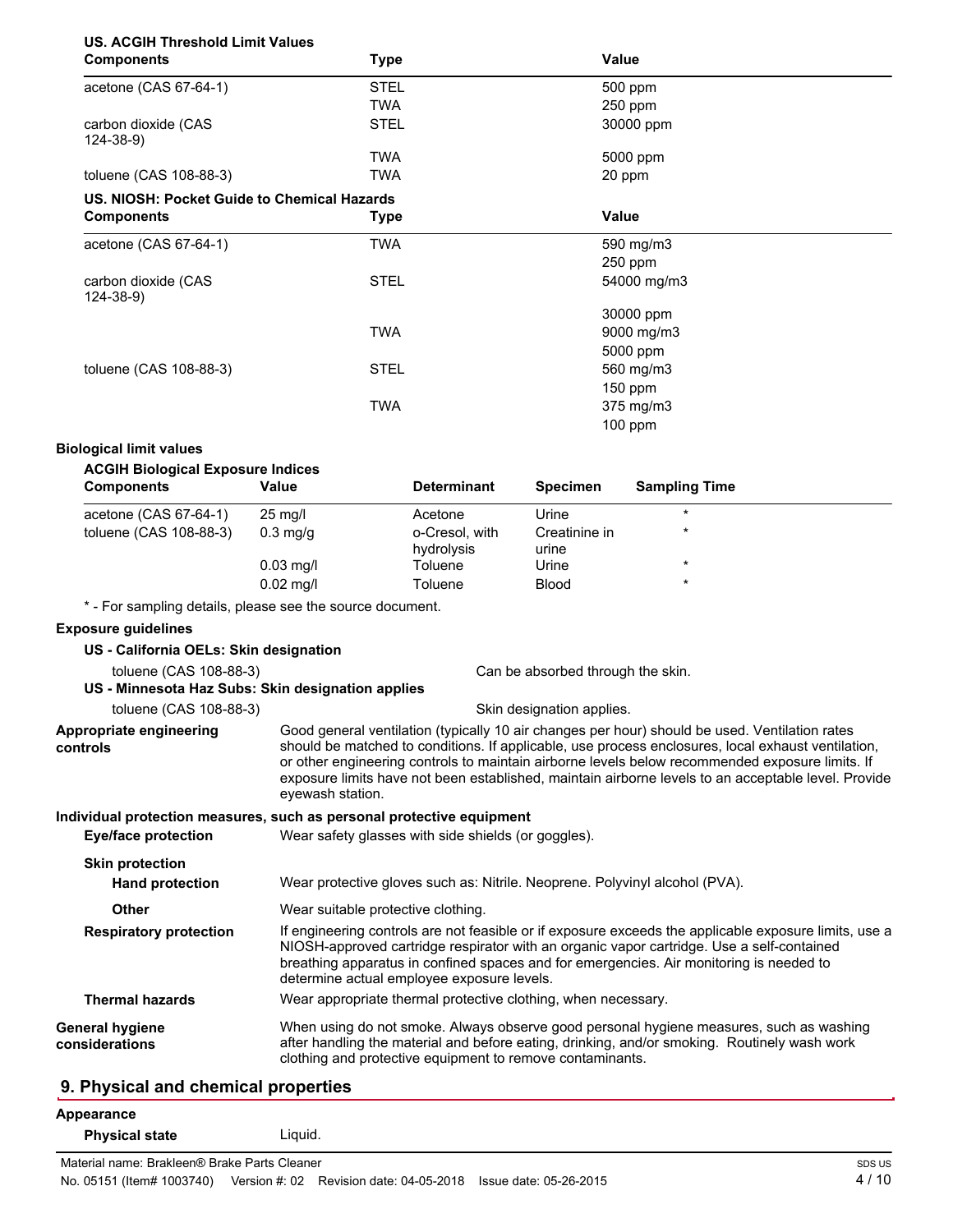| Form                                              | Aerosol.                       |
|---------------------------------------------------|--------------------------------|
| Color                                             | Colorless.                     |
| Odor                                              | Sweet.                         |
| <b>Odor threshold</b>                             | Not available.                 |
| pH                                                | Not available.                 |
| Melting point/freezing point                      | -138.8 °F (-94.9 °C) estimated |
| Initial boiling point and boiling<br>range        | 132.9 °F (56.1 °C) estimated   |
| <b>Flash point</b>                                | $<$ 0 °F (< -17.8 °C)          |
| <b>Evaporation rate</b>                           | Fast.                          |
| Flammability (solid, gas)                         | Not available.                 |
| Upper/lower flammability or explosive limits      |                                |
| <b>Flammability limit - lower</b><br>(%)          | 1.2 % estimated                |
| <b>Flammability limit - upper</b><br>(%)          | 12.8 % estimated               |
| Vapor pressure                                    | 6962 hPa estimated             |
| Vapor density                                     | 2 (air = $1$ )                 |
| <b>Relative density</b>                           | 0.88 estimated                 |
| Solubility(ies)                                   |                                |
| Solubility (water)                                | Slightly soluble.              |
| <b>Partition coefficient</b><br>(n-octanol/water) | Not available.                 |
| <b>Auto-ignition temperature</b>                  | 869 °F (465 °C) estimated      |
| <b>Decomposition temperature</b>                  | Not available.                 |
| <b>Percent volatile</b>                           | 88.2 % estimated               |
| 10. Stability and reactivity                      |                                |

| The product is stable and non-reactive under normal conditions of use, storage and transport. |
|-----------------------------------------------------------------------------------------------|
| Material is stable under normal conditions.                                                   |
| No dangerous reaction known under conditions of normal use.                                   |
| Heat, flames and sparks. Contact with incompatible materials.                                 |
| Acids, Aluminum.                                                                              |
| Carbon oxides.                                                                                |
|                                                                                               |

# **11. Toxicological information**

### **Information on likely routes of exposure**

| Inhalation                                                                         | May cause damage to organs through prolonged or repeated exposure by inhalation. May cause<br>drowsiness and dizziness. Headache. Nausea, vomiting.                                                                                           |
|------------------------------------------------------------------------------------|-----------------------------------------------------------------------------------------------------------------------------------------------------------------------------------------------------------------------------------------------|
| <b>Skin contact</b>                                                                | No adverse effects due to skin contact are expected.                                                                                                                                                                                          |
| Eye contact                                                                        | Causes serious eve irritation.                                                                                                                                                                                                                |
| Ingestion                                                                          | Expected to be a low ingestion hazard.                                                                                                                                                                                                        |
| Symptoms related to the<br>physical, chemical and<br>toxicological characteristics | May cause drowsiness and dizziness. Narcosis. Headache. Nausea, vomiting. Behavioral<br>changes. Decrease in motor functions. Severe eye irritation. Symptoms may include stinging.<br>tearing, redness, swelling, and blurred vision. Edema. |

# **Information on toxicological effects**

# **Acute toxicity**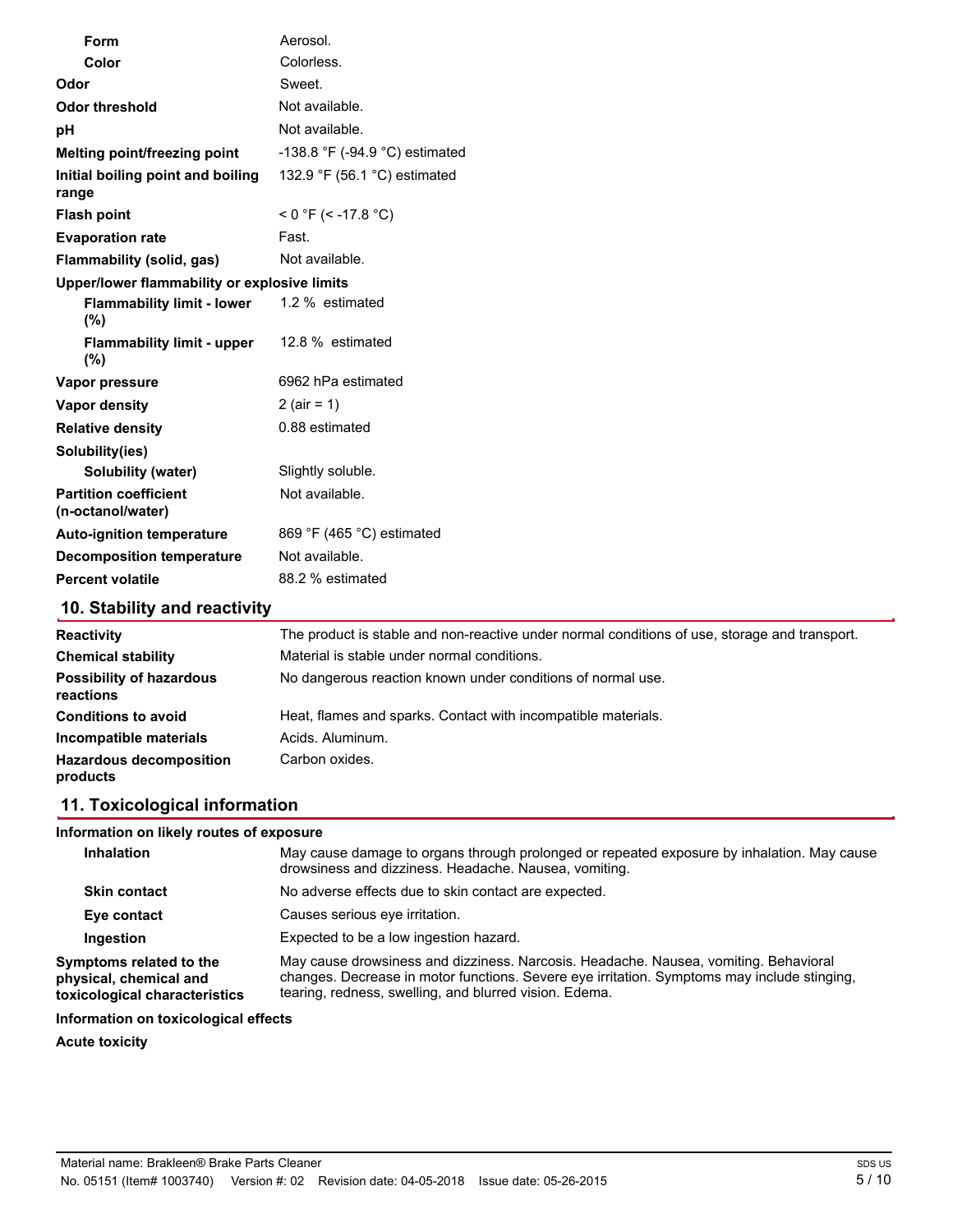| <b>Components</b>                                                                                                                               | <b>Species</b>                                                                                                                    | <b>Test Results</b> |  |
|-------------------------------------------------------------------------------------------------------------------------------------------------|-----------------------------------------------------------------------------------------------------------------------------------|---------------------|--|
| acetone (CAS 67-64-1)                                                                                                                           |                                                                                                                                   |                     |  |
| Acute                                                                                                                                           |                                                                                                                                   |                     |  |
| Dermal                                                                                                                                          |                                                                                                                                   |                     |  |
| LD <sub>50</sub>                                                                                                                                | Rabbit                                                                                                                            | 20000 mg/kg         |  |
| Oral                                                                                                                                            |                                                                                                                                   |                     |  |
| LD50                                                                                                                                            | Rat                                                                                                                               | 5800 mg/kg          |  |
| toluene (CAS 108-88-3)                                                                                                                          |                                                                                                                                   |                     |  |
| <b>Acute</b>                                                                                                                                    |                                                                                                                                   |                     |  |
| <b>Inhalation</b>                                                                                                                               |                                                                                                                                   |                     |  |
| <b>LC50</b>                                                                                                                                     | Rat                                                                                                                               | 12.5 mg/l, 4 hours  |  |
| <b>Skin corrosion/irritation</b>                                                                                                                | Prolonged skin contact may cause temporary irritation.                                                                            |                     |  |
| Serious eye damage/eye<br><i>irritation</i>                                                                                                     | Causes serious eye irritation.                                                                                                    |                     |  |
| Respiratory or skin sensitization                                                                                                               |                                                                                                                                   |                     |  |
| <b>Respiratory sensitization</b>                                                                                                                | Not a respiratory sensitizer.                                                                                                     |                     |  |
| <b>Skin sensitization</b>                                                                                                                       | This product is not expected to cause skin sensitization.                                                                         |                     |  |
| Germ cell mutagenicity                                                                                                                          | No data available to indicate product or any components present at greater than 0.1% are<br>mutagenic or genotoxic.               |                     |  |
| Carcinogenicity                                                                                                                                 | Not classifiable as to carcinogenicity to humans.                                                                                 |                     |  |
| IARC Monographs. Overall Evaluation of Carcinogenicity                                                                                          |                                                                                                                                   |                     |  |
| toluene (CAS 108-88-3)<br>3 Not classifiable as to carcinogenicity to humans.<br>OSHA Specifically Regulated Substances (29 CFR 1910.1001-1052) |                                                                                                                                   |                     |  |
| Not regulated.<br>US. National Toxicology Program (NTP) Report on Carcinogens                                                                   |                                                                                                                                   |                     |  |
| Not listed.                                                                                                                                     |                                                                                                                                   |                     |  |
| <b>Reproductive toxicity</b>                                                                                                                    | Suspected of damaging the unborn child.                                                                                           |                     |  |
| Specific target organ toxicity -<br>single exposure                                                                                             | May cause drowsiness and dizziness.                                                                                               |                     |  |
| Specific target organ toxicity -<br>repeated exposure                                                                                           | May cause damage to organs (central nervous system, kidney, peripheral nervous system)<br>through prolonged or repeated exposure. |                     |  |
| <b>Aspiration hazard</b>                                                                                                                        | Not an aspiration hazard.                                                                                                         |                     |  |
| <b>Chronic effects</b><br>May cause damage to organs through prolonged or repeated exposure. Prolonged inhalation may<br>be harmful.            |                                                                                                                                   |                     |  |

# **12. Ecological information**

| Ecotoxicity            |                  | Harmful to aquatic life.                                |                              |  |
|------------------------|------------------|---------------------------------------------------------|------------------------------|--|
| <b>Components</b>      |                  | <b>Species</b>                                          | <b>Test Results</b>          |  |
| acetone (CAS 67-64-1)  |                  |                                                         |                              |  |
| <b>Aquatic</b>         |                  |                                                         |                              |  |
| <b>Fish</b>            | <b>LC50</b>      | Rainbow trout, donaldson trout<br>(Oncorhynchus mykiss) | 4740 - 6330 mg/l, 96 hours   |  |
| Acute                  |                  |                                                         |                              |  |
| Crustacea              | EC <sub>50</sub> | Daphnia magna                                           | 10294 - 17704 mg/l, 48 hours |  |
| toluene (CAS 108-88-3) |                  |                                                         |                              |  |
| Acute                  |                  |                                                         |                              |  |
| Other                  | EC50             | Pseudokirchnerella subcapitata                          | 433 mg/l, 96 hours           |  |
|                        |                  |                                                         | 12.5 mg/l, 72 hours          |  |
| <b>Aquatic</b>         |                  |                                                         |                              |  |
| Acute                  |                  |                                                         |                              |  |
| Crustacea              | EC50             | Water flea (Daphnia magna)                              | $6$ mg/l, 48 hours           |  |
| <b>Fish</b>            | <b>LC50</b>      | Coho salmon, silver salmon<br>(Oncorhynchus kisutch)    | 5.5 mg/l, 96 hours           |  |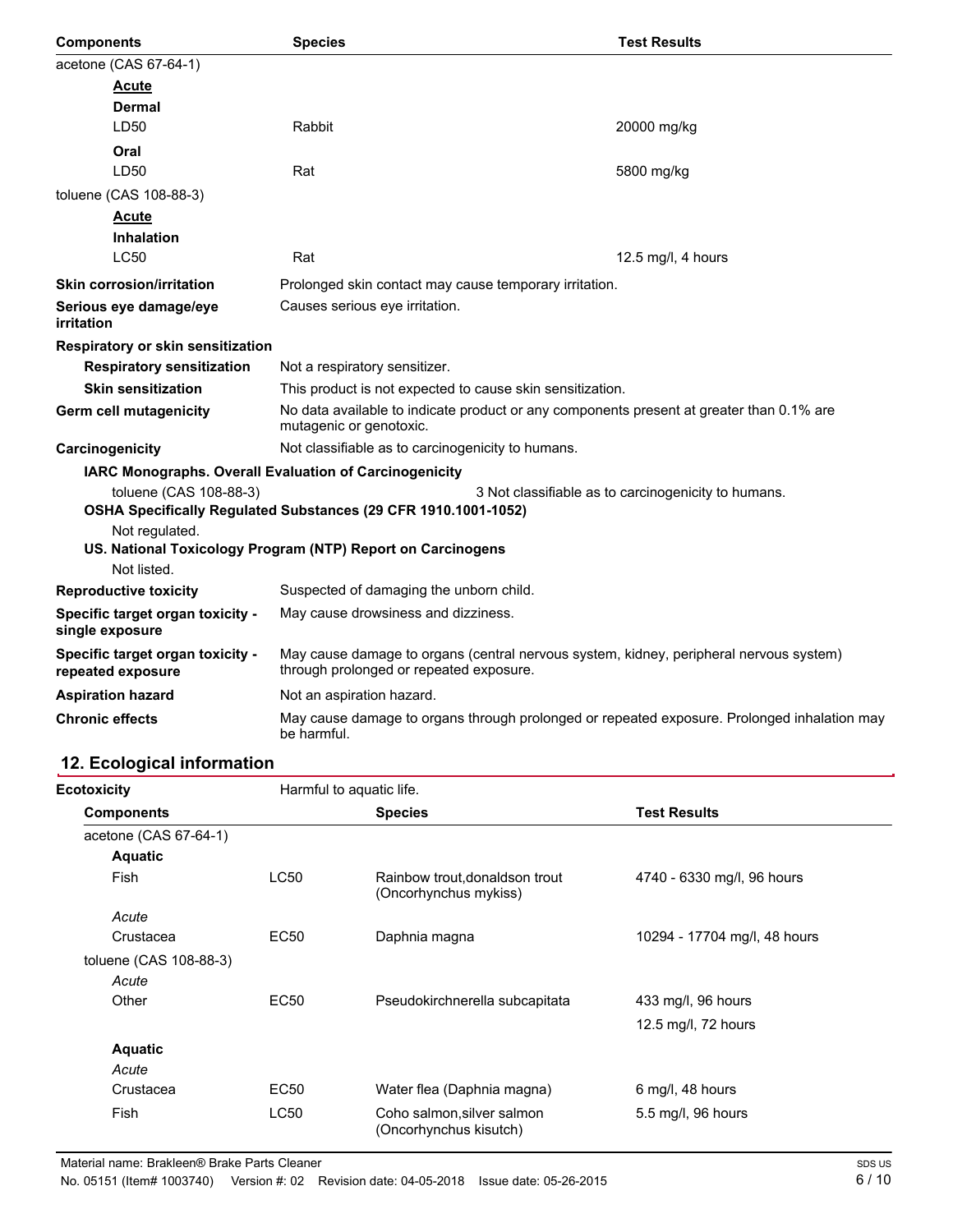| Persistence and degradability                     | No data is available on the degradability of any ingredients in the mixture. |  |
|---------------------------------------------------|------------------------------------------------------------------------------|--|
| <b>Bioaccumulative potential</b>                  |                                                                              |  |
| Partition coefficient n-octanol / water (log Kow) |                                                                              |  |
| acetone                                           | $-0.24$                                                                      |  |
| toluene                                           | 2.73                                                                         |  |
| <b>Bioconcentration factor (BCF)</b>              |                                                                              |  |

| toluene               | 90                                                                                                                                                                                         |  |
|-----------------------|--------------------------------------------------------------------------------------------------------------------------------------------------------------------------------------------|--|
| Mobility in soil      | No data available.                                                                                                                                                                         |  |
| Other adverse effects | No other adverse environmental effects (e.g. ozone depletion, photochemical ozone creation<br>potential, endocrine disruption, global warming potential) are expected from this component. |  |
|                       |                                                                                                                                                                                            |  |

# **13. Disposal considerations**

| Hazardous waste code          | D001: Waste Flammable material with a flash point <140 F<br>F003: Waste Non-halogenated Solvent - Spent Non-halogenated Solvent                                                                                                                                                                                                                                                                                                                |
|-------------------------------|------------------------------------------------------------------------------------------------------------------------------------------------------------------------------------------------------------------------------------------------------------------------------------------------------------------------------------------------------------------------------------------------------------------------------------------------|
| <b>Contaminated packaging</b> | Since emptied containers may retain product residue, follow label warnings even after container is<br>emptied. Empty containers should be taken to an approved waste handling site for recycling or<br>disposal.                                                                                                                                                                                                                               |
| <b>Disposal instructions</b>  | This material and its container must be disposed of as hazardous waste. Collect and reclaim or<br>dispose in sealed containers at licensed waste disposal site. Contents under pressure. Do not<br>puncture, incinerate or crush. Do not allow this material to drain into sewers/water supplies. Do not<br>contaminate ponds, waterways or ditches with chemical or used container. Dispose in accordance<br>with all applicable regulations. |
|                               |                                                                                                                                                                                                                                                                                                                                                                                                                                                |

### **14. Transport information**

**DOT**

| וטע         |                                   |                                                                                                      |
|-------------|-----------------------------------|------------------------------------------------------------------------------------------------------|
|             | <b>UN number</b>                  | <b>UN1950</b>                                                                                        |
|             | UN proper shipping name           | Aerosols, flammable, Limited Quantity                                                                |
|             | <b>Transport hazard class(es)</b> |                                                                                                      |
|             | <b>Class</b>                      | 2.1                                                                                                  |
|             | <b>Subsidiary risk</b>            |                                                                                                      |
|             | Label(s)                          | 2.1                                                                                                  |
|             | <b>Packing group</b>              | Not applicable.                                                                                      |
|             |                                   | Special precautions for user Read safety instructions, SDS and emergency procedures before handling. |
|             | <b>Special provisions</b>         | N82                                                                                                  |
|             | <b>Packaging exceptions</b>       | 306                                                                                                  |
|             | Packaging non bulk                | 304                                                                                                  |
|             | Packaging bulk                    | None                                                                                                 |
| <b>IATA</b> |                                   |                                                                                                      |
|             | <b>UN number</b>                  | <b>UN1950</b>                                                                                        |
|             | UN proper shipping name           | Aerosols, flammable, Limited Quantity                                                                |
|             | <b>Transport hazard class(es)</b> |                                                                                                      |
|             | <b>Class</b>                      | 2.1                                                                                                  |
|             | <b>Subsidiary risk</b>            |                                                                                                      |
|             | <b>Packing group</b>              | Not applicable.                                                                                      |
|             | <b>ERG Code</b>                   | 10 <sub>L</sub>                                                                                      |
|             |                                   | Special precautions for user Read safety instructions, SDS and emergency procedures before handling. |
|             | <b>Other information</b>          |                                                                                                      |
|             | Passenger and cargo               | Allowed with restrictions.                                                                           |
|             | aircraft                          |                                                                                                      |
|             | <b>Cargo aircraft only</b>        | Allowed with restrictions.                                                                           |
| <b>IMDG</b> |                                   |                                                                                                      |
|             | <b>UN number</b>                  | <b>UN1950</b>                                                                                        |
|             | UN proper shipping name           | <b>AEROSOLS, Limited Quantity</b>                                                                    |
|             | <b>Transport hazard class(es)</b> |                                                                                                      |
|             | <b>Class</b>                      | $\overline{c}$                                                                                       |
|             | <b>Subsidiary risk</b>            |                                                                                                      |
|             | Packing group                     | Not applicable.                                                                                      |
|             | <b>Environmental hazards</b>      |                                                                                                      |
|             | <b>Marine pollutant</b>           | No.                                                                                                  |
|             | EmS                               | $F-D. S-U$                                                                                           |
|             |                                   | Special precautions for user Read safety instructions, SDS and emergency procedures before handling. |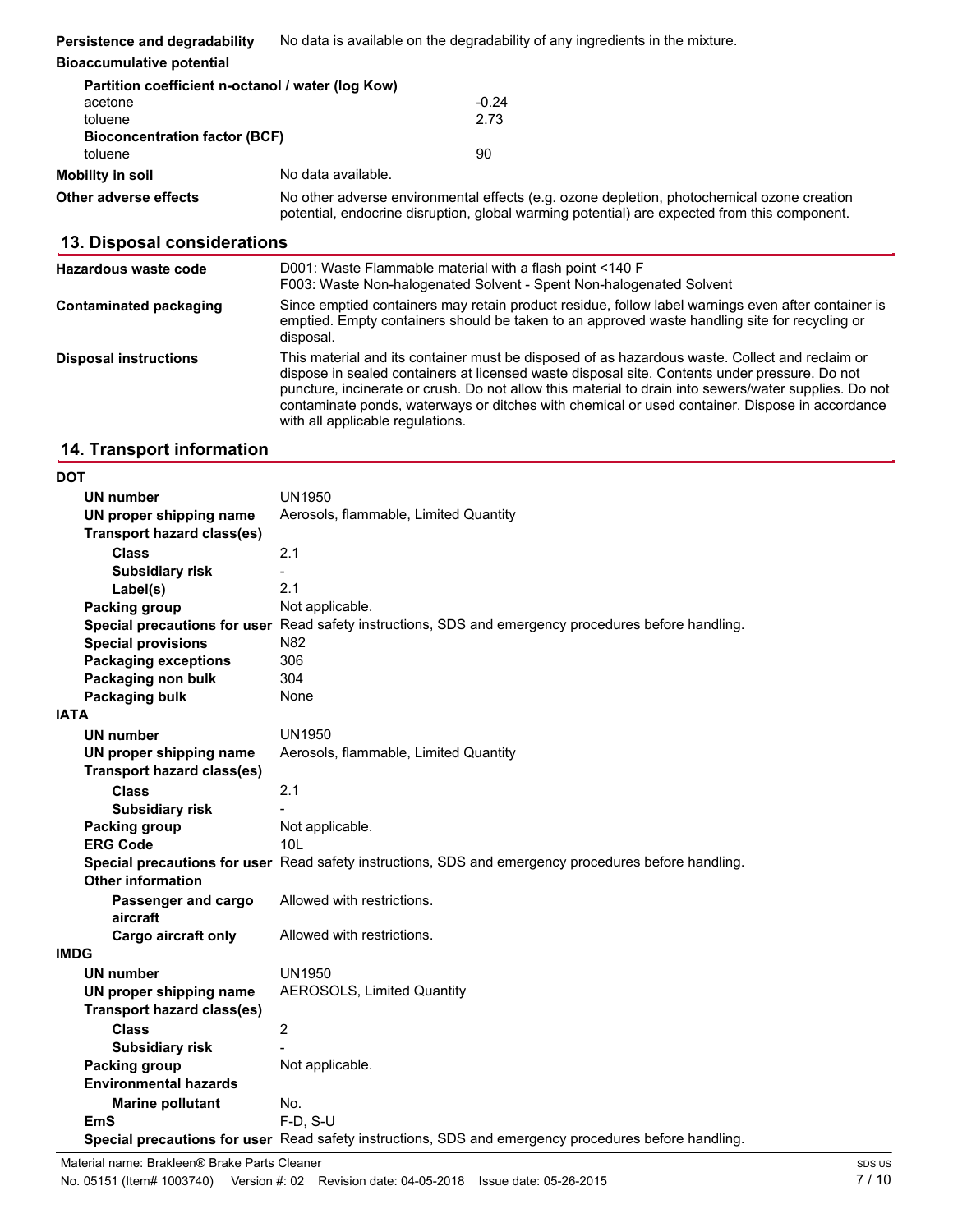# **15. Regulatory information**

| US federal regulations                                                                                     | Standard, 29 CFR 1910.1200.                                                                            |                      | This product is a "Hazardous Chemical" as defined by the OSHA Hazard Communication                                           |
|------------------------------------------------------------------------------------------------------------|--------------------------------------------------------------------------------------------------------|----------------------|------------------------------------------------------------------------------------------------------------------------------|
| TSCA Section 12(b) Export Notification (40 CFR 707, Subpt. D)                                              |                                                                                                        |                      |                                                                                                                              |
| Not regulated.<br><b>SARA 304 Emergency release notification</b>                                           |                                                                                                        |                      |                                                                                                                              |
| Not regulated.<br>OSHA Specifically Regulated Substances (29 CFR 1910.1001-1052)                           |                                                                                                        |                      |                                                                                                                              |
| Not regulated.<br>US EPCRA (SARA Title III) Section 313 - Toxic Chemical: Listed substance                 |                                                                                                        |                      |                                                                                                                              |
| toluene (CAS 108-88-3)<br><b>CERCLA Hazardous Substance List (40 CFR 302.4)</b>                            |                                                                                                        |                      |                                                                                                                              |
| acetone (CAS 67-64-1)<br>toluene (CAS 108-88-3)                                                            |                                                                                                        | Listed.<br>Listed.   |                                                                                                                              |
| <b>CERCLA Hazardous Substances: Reportable quantity</b>                                                    |                                                                                                        |                      |                                                                                                                              |
| acetone (CAS 67-64-1)<br>toluene (CAS 108-88-3)                                                            |                                                                                                        | 5000 LBS<br>1000 LBS |                                                                                                                              |
|                                                                                                            | Response Center (800-424-8802) and to your Local Emergency Planning Committee.                         |                      | Spills or releases resulting in the loss of any ingredient at or above its RQ require immediate notification to the National |
| <b>Other federal regulations</b>                                                                           |                                                                                                        |                      |                                                                                                                              |
| Clean Air Act (CAA) Section 112 Hazardous Air Pollutants (HAPs) List                                       |                                                                                                        |                      |                                                                                                                              |
| toluene (CAS 108-88-3)<br>Clean Air Act (CAA) Section 112(r) Accidental Release Prevention (40 CFR 68.130) |                                                                                                        |                      |                                                                                                                              |
| Not regulated.                                                                                             |                                                                                                        |                      |                                                                                                                              |
| <b>Safe Drinking Water Act</b><br>(SDWA)                                                                   | Not regulated.                                                                                         |                      |                                                                                                                              |
| <b>Chemical Code Number</b>                                                                                |                                                                                                        |                      | Drug Enforcement Administration (DEA). List 2, Essential Chemicals (21 CFR 1310.02(b) and 1310.04(f)(2) and                  |
| acetone (CAS 67-64-1)<br>toluene (CAS 108-88-3)                                                            |                                                                                                        | 6532<br>6594         |                                                                                                                              |
|                                                                                                            |                                                                                                        |                      | Drug Enforcement Administration (DEA). List 1 & 2 Exempt Chemical Mixtures (21 CFR 1310.12(c))                               |
| acetone (CAS 67-64-1)<br>toluene (CAS 108-88-3)                                                            |                                                                                                        | 35 %WV<br>35 %WV     |                                                                                                                              |
| <b>DEA Exempt Chemical Mixtures Code Number</b>                                                            |                                                                                                        |                      |                                                                                                                              |
| acetone (CAS 67-64-1)                                                                                      |                                                                                                        | 6532                 |                                                                                                                              |
| toluene (CAS 108-88-3)                                                                                     |                                                                                                        | 594                  |                                                                                                                              |
|                                                                                                            | FEMA Priority Substances Respiratory Health and Safety in the Flavor Manufacturing Workplace           |                      |                                                                                                                              |
| acetone (CAS 67-64-1)                                                                                      |                                                                                                        | Low priority         |                                                                                                                              |
| <b>Food and Drug</b><br><b>Administration (FDA)</b>                                                        | Not regulated.                                                                                         |                      |                                                                                                                              |
| Superfund Amendments and Reauthorization Act of 1986 (SARA)                                                |                                                                                                        |                      |                                                                                                                              |
| <b>Classified hazard</b>                                                                                   | Flammable (gases, aerosols, liquids, or solids)                                                        |                      |                                                                                                                              |
| categories                                                                                                 | Gas under pressure<br>Serious eye damage or eye irritation<br>Reproductive toxicity                    |                      |                                                                                                                              |
|                                                                                                            | Specific target organ toxicity (single or repeated exposure)<br>Hazard not otherwise classified (HNOC) |                      |                                                                                                                              |
| SARA 302 Extremely hazardous substance<br>Not listed.                                                      |                                                                                                        |                      |                                                                                                                              |
| SARA 313 (TRI reporting)                                                                                   |                                                                                                        |                      |                                                                                                                              |
| <b>Chemical name</b>                                                                                       |                                                                                                        | <b>CAS number</b>    | % by wt.                                                                                                                     |
| toluene                                                                                                    |                                                                                                        | 108-88-3             | $1 - 3$                                                                                                                      |
| US state regulations                                                                                       |                                                                                                        |                      |                                                                                                                              |
| US. New Jersey Worker and Community Right-to-Know Act                                                      |                                                                                                        |                      |                                                                                                                              |
|                                                                                                            |                                                                                                        |                      |                                                                                                                              |
| acetone (CAS 67-64-1)<br>carbon dioxide (CAS 124-38-9)<br>toluene (CAS 108-88-3)                           |                                                                                                        |                      |                                                                                                                              |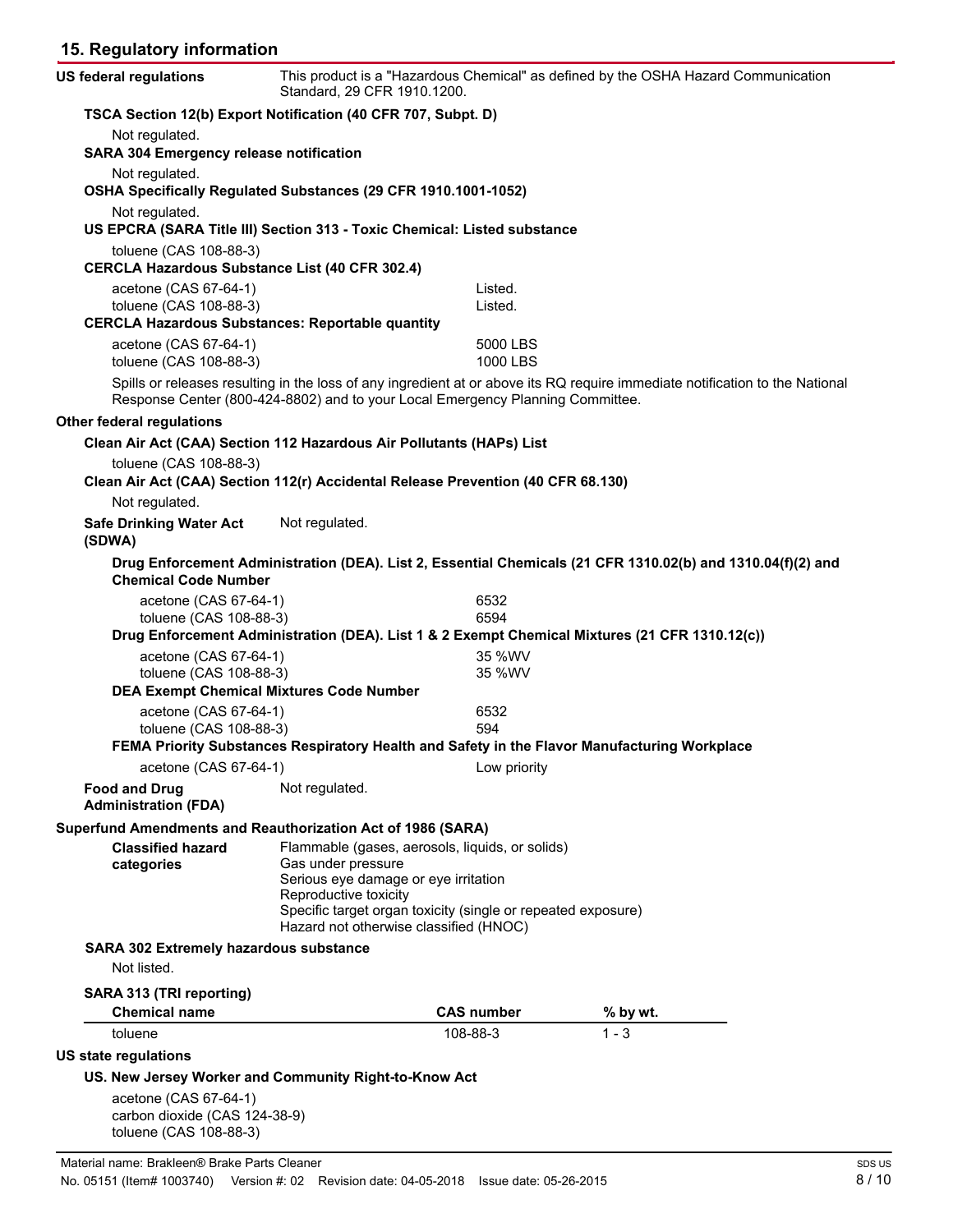|                             | US. Massachusetts RTK - Substance List                  |                                                                                                                                                                                             |                        |
|-----------------------------|---------------------------------------------------------|---------------------------------------------------------------------------------------------------------------------------------------------------------------------------------------------|------------------------|
|                             | acetone (CAS 67-64-1)<br>carbon dioxide (CAS 124-38-9)  |                                                                                                                                                                                             |                        |
|                             | toluene (CAS 108-88-3)                                  |                                                                                                                                                                                             |                        |
|                             | US. Pennsylvania Worker and Community Right-to-Know Law |                                                                                                                                                                                             |                        |
|                             | acetone (CAS 67-64-1)<br>carbon dioxide (CAS 124-38-9)  |                                                                                                                                                                                             |                        |
|                             | toluene (CAS 108-88-3)                                  |                                                                                                                                                                                             |                        |
| <b>US. Rhode Island RTK</b> |                                                         |                                                                                                                                                                                             |                        |
|                             | acetone (CAS 67-64-1)                                   |                                                                                                                                                                                             |                        |
|                             | carbon dioxide (CAS 124-38-9)<br>toluene (CAS 108-88-3) |                                                                                                                                                                                             |                        |
|                             | <b>California Proposition 65</b>                        |                                                                                                                                                                                             |                        |
|                             |                                                         | <b>WARNING:</b> Cancer and Reproductive Harm - www.P65Warnings.ca.gov                                                                                                                       |                        |
|                             |                                                         |                                                                                                                                                                                             |                        |
|                             |                                                         | California Proposition 65 - CRT: Listed date/Carcinogenic substance                                                                                                                         |                        |
|                             | acetaldehyde (CAS 75-07-0)                              | Listed: April 1, 1988                                                                                                                                                                       |                        |
|                             | benzene (CAS 71-43-2)<br>cumene (CAS 98-82-8)           | Listed: February 27, 1987<br>Listed: April 6, 2010                                                                                                                                          |                        |
|                             | ethylbenzene (CAS 100-41-4)                             | Listed: June 11, 2004                                                                                                                                                                       |                        |
|                             | naphthalene (CAS 91-20-3)                               | Listed: April 19, 2002                                                                                                                                                                      |                        |
|                             |                                                         | California Proposition 65 - CRT: Listed date/Developmental toxin                                                                                                                            |                        |
|                             | benzene (CAS 71-43-2)<br>toluene (CAS 108-88-3)         | Listed: December 26, 1997<br>Listed: January 1, 1991                                                                                                                                        |                        |
|                             |                                                         | California Proposition 65 - CRT: Listed date/Male reproductive toxin                                                                                                                        |                        |
|                             | benzene (CAS 71-43-2)                                   | Listed: December 26, 1997                                                                                                                                                                   |                        |
|                             | subd. $(a)$                                             | US. California. Candidate Chemicals List. Safer Consumer Products Regulations (Cal. Code Regs, tit. 22, 69502.3,                                                                            |                        |
|                             | acetone (CAS 67-64-1)<br>toluene (CAS 108-88-3)         |                                                                                                                                                                                             |                        |
| <b>EPA</b>                  | Volatile organic compounds (VOC) regulations            |                                                                                                                                                                                             |                        |
|                             | VOC content (40 CFR                                     | 2.7%                                                                                                                                                                                        |                        |
|                             | 51.100(s)                                               |                                                                                                                                                                                             |                        |
|                             | <b>Consumer products</b>                                | Not regulated                                                                                                                                                                               |                        |
|                             | (40 CFR 59, Subpt. C)                                   |                                                                                                                                                                                             |                        |
| State                       |                                                         |                                                                                                                                                                                             |                        |
|                             | <b>Consumer products</b>                                | This product is regulated as a Brake Cleaner. This product is compliant for use in all 50 states.<br>This product also complies with South Coast Air Quality Management District Rule 1171. |                        |
|                             | VOC content (CA)                                        | 2.7%                                                                                                                                                                                        |                        |
|                             | <b>VOC content (OTC)</b>                                | 2.7%                                                                                                                                                                                        |                        |
|                             | <b>International Inventories</b>                        |                                                                                                                                                                                             |                        |
|                             | Country(s) or region                                    | <b>Inventory name</b>                                                                                                                                                                       | On inventory (yes/no)* |
| Australia                   |                                                         | Australian Inventory of Chemical Substances (AICS)                                                                                                                                          | Yes                    |
| Canada                      |                                                         | Domestic Substances List (DSL)                                                                                                                                                              | Yes                    |
| Canada                      |                                                         | Non-Domestic Substances List (NDSL)                                                                                                                                                         | No                     |
| China                       |                                                         | Inventory of Existing Chemical Substances in China (IECSC)                                                                                                                                  | Yes                    |
| Europe                      |                                                         | European Inventory of Existing Commercial Chemical<br>Substances (EINECS)                                                                                                                   | Yes                    |
| Europe                      |                                                         | European List of Notified Chemical Substances (ELINCS)                                                                                                                                      | No                     |
| Japan                       |                                                         | Inventory of Existing and New Chemical Substances (ENCS)                                                                                                                                    | Yes                    |
| Korea                       |                                                         | Existing Chemicals List (ECL)                                                                                                                                                               | Yes                    |
| New Zealand                 |                                                         | New Zealand Inventory                                                                                                                                                                       | Yes                    |
| Philippines                 |                                                         | Philippine Inventory of Chemicals and Chemical Substances<br>(PICCS)                                                                                                                        | Yes                    |
| Taiwan                      |                                                         | Taiwan Toxic Chemical Substances (TCS)                                                                                                                                                      | Yes                    |
|                             | Material name: Brakleen® Brake Parts Cleaner            |                                                                                                                                                                                             | SDS US                 |